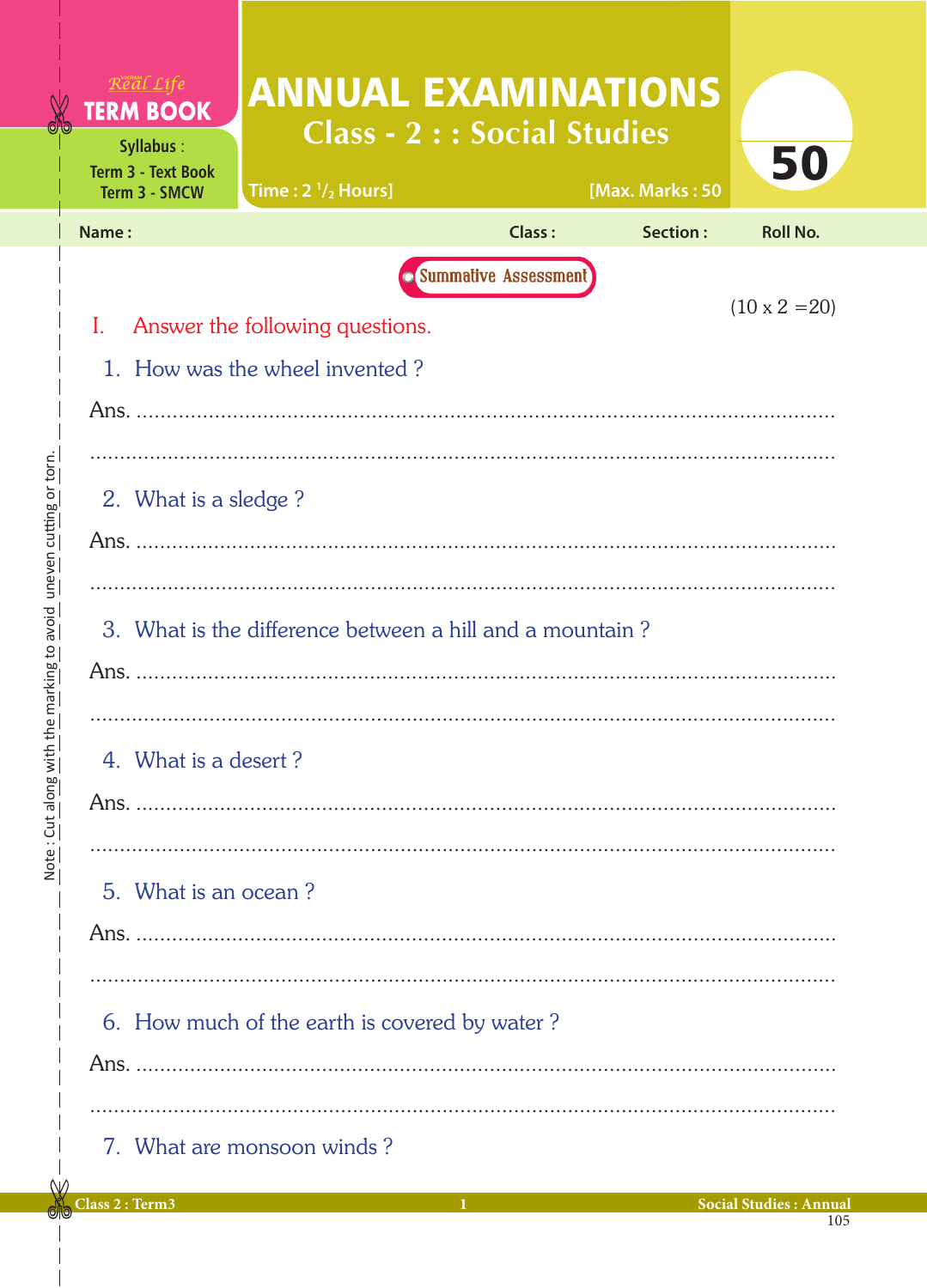Ans 8. What are the main seasons in India? 9. How did people find out time when there were no clocks or watches? 10. How many Pandavas were there? *C* Formative Assessment  $(10 \times 1 = 10)$ II. Fill in the Blanks. 1. Krishna became the king of Theorem 2014 2. Arjuna could see only the of the bird. 3. \_\_\_\_\_\_\_\_\_\_\_\_\_\_ saved the bird. 4. Spring is followed by . 5. On the earth water is \_\_\_\_\_\_\_\_\_\_\_\_\_\_ times more than the land. 6. Early man used the \_\_\_\_\_\_\_\_\_\_\_ to carry loads. 7. Many rivers start from \_\_\_\_\_\_\_\_\_\_\_. 8. \_\_\_\_\_\_\_\_\_\_\_\_ winds bring rainfall. 9. \_\_\_\_\_\_\_\_\_\_\_ were also made after the invention of wheel. 10. Yudhistara was the summary of the Pandavas.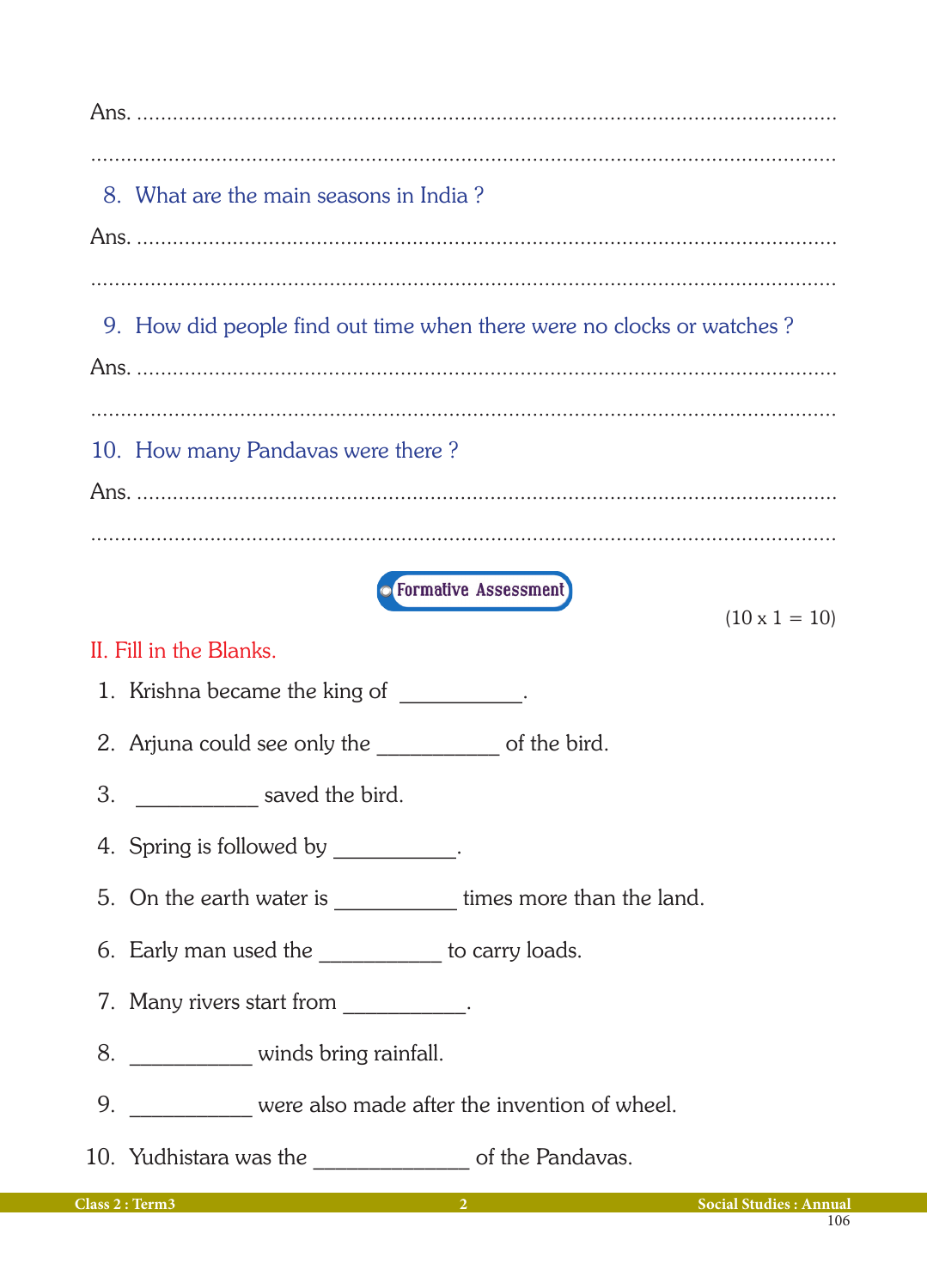| ⊚ | III. Write "T" for "True" or "F" for "False". | $(5 \times 1 = 5)$   |  |
|---|-----------------------------------------------|----------------------|--|
|   | 1. The earth has more land than water.        |                      |  |
|   | 2. An hour has 60 minutes.                    |                      |  |
|   | 3. Spring is a bad season.                    |                      |  |
|   | 4. Sea water is good for drinking.            |                      |  |
|   | 5. Stars twinkle in the night.                |                      |  |
|   |                                               | $(10 \times 1 = 10)$ |  |

## IV. Match the following.

'Set – A'

|                              | 1. Arjuna () a) Concentration      |
|------------------------------|------------------------------------|
| 2. Dronacharya () b) Kaurava |                                    |
| 3. Duryodhana () c) Pandava  |                                    |
| 4. Archery                   | (college ) d) Guru                 |
| 5. Success                   | ( ) e) Shooting with bow and arrow |
|                              |                                    |

## 'Set – B'

| 1. Wheel improved                | $($ a) to drag sledges    |
|----------------------------------|---------------------------|
| 2. Animals were used             | $($ $)$ b) on their backs |
| 3. Early men carried their goods | ( ) c) without wheels     |
| 4. Machines cannot work          | $($ $)$ d) by chance      |
| 5. The wheel was invented        | e) e) the life of man     |

 $\mathsf{W}$ **de**